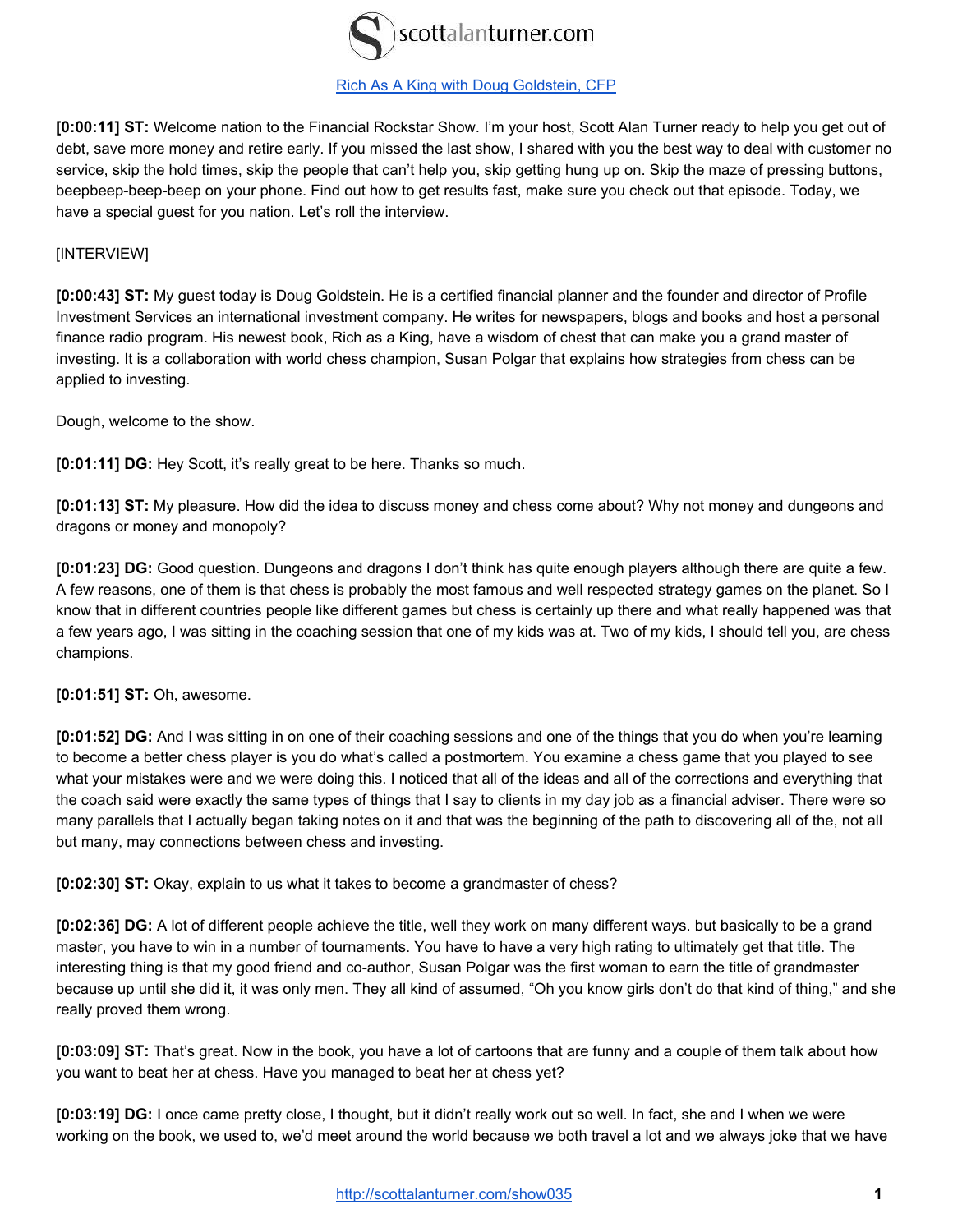

offices in most of the big cities. You've probably seen them, they're on the corners usually called Starbucks and Susan and I would meet there.

Occasionally, we would play a game of chess and one day, I actually had lined up the pieces that I thought I was about to declare "checkmate" and I was ready to move and it was her turn and my turn next, I was moving to checkmate and all of a sudden her bishop came from the other side of the board, captured my queen and completely shattered my illusions of ever winning. I looked up and I was really disappointed and she said, "Doug, what do you think? You thought I didn't see what you were going to do?" And then I realized it's impossible to beat a grandmaster.

**[0:04:16] ST:** Tell us about the simplest move on a chessboard and how that relates to investing?

**[0:04:21] DG:** The simplest move on the chessboard. Probably, the simplest move that people make is just pushing their pawn up. Their pawns have a few different ways of moving but the simplest and probably the most common opening move is to move your pawn up and I'll tell you one of the interesting things about it, one of the mistakes you see a lot of amateur chess players make, which really is reflected in a way a lot of amateur investors move.

For anyone who isn't a chess player, I'll give you the 10 second rule with pawns is that the first time you move a pawn, you're allowed to move it either one square or two. So in most cases, it's actually pretty reasonable, in many, many cases at least when you start the game to move your pawn two squares up because you get a lot of leverage. You are moving it twice as fast. And a lot of times, amateur chess players will only move it one square. You should know by the way, if you're playing a grandmaster and she moves at one square, you'd better be afraid because she's some brilliant mind.

But normal people will move their opening pawn two squares up to try and get control of the middle of the board and in the same way, investors all too often are too shy. They just move their money around a little bit here, a little bit there, they don't take a step because they're not willing to go out in the middle and really try to grow their portfolio. What happens ultimately is they don't even beat inflation because they're just taking tiny little non-important steps that don't really get them anywhere.

**[0:05:46] ST:** Okay. In the book, you talk about different life stages and what people should be looking out for in their personal finances investing. If we're in our 20's, what do we need to focus on when we're getting started investing?

**[0:05:57] DG:** I think one of the biggest mistakes that people in their 20's make is that they don't put aside money in their 401(k) plans. It's like a known thing. There are all those statistics. I think the average American has something like \$30,000 in his 401(k) plan. So you could imagine, if that's what you're planning on retiring with one day, you're doomed. You're never going to make it. You'll be living on social security.

Which by the way is what most Americans retire. That is the main source of their income. So I always tell people and we certainly discuss it in the book that when you're young, make sure that not only do you participate in your 401(k) plan but participate the maximum you're allowed by law and the maximum to make sure you get matching from your employer because that is free money that they give you.

**[0:06:42] ST:** Yes, that's a great advice. What would you say to people that if we're in our 30's what should we be doing with our investments?

**[0:06:49] DG:** If you haven't started to save in your 401(k) plan just give it up and marry money. No, I think a lot of the same things apply in terms of making sure you are doing your savings but a lot of times when you're getting into your 30's, all of a sudden you realize, "Wait a second, I haven't been doing things in an organized fashion and I'm still overwhelmed with debt."

Maybe you had a student debt or a big mortgage when you were younger, if you're not eating into that and really chipping away at that in your 30's, you've got to change your whole perspective. By this time, you have to be seriously focused on saving and the only way you can legitimately save is by making sure you have no debt.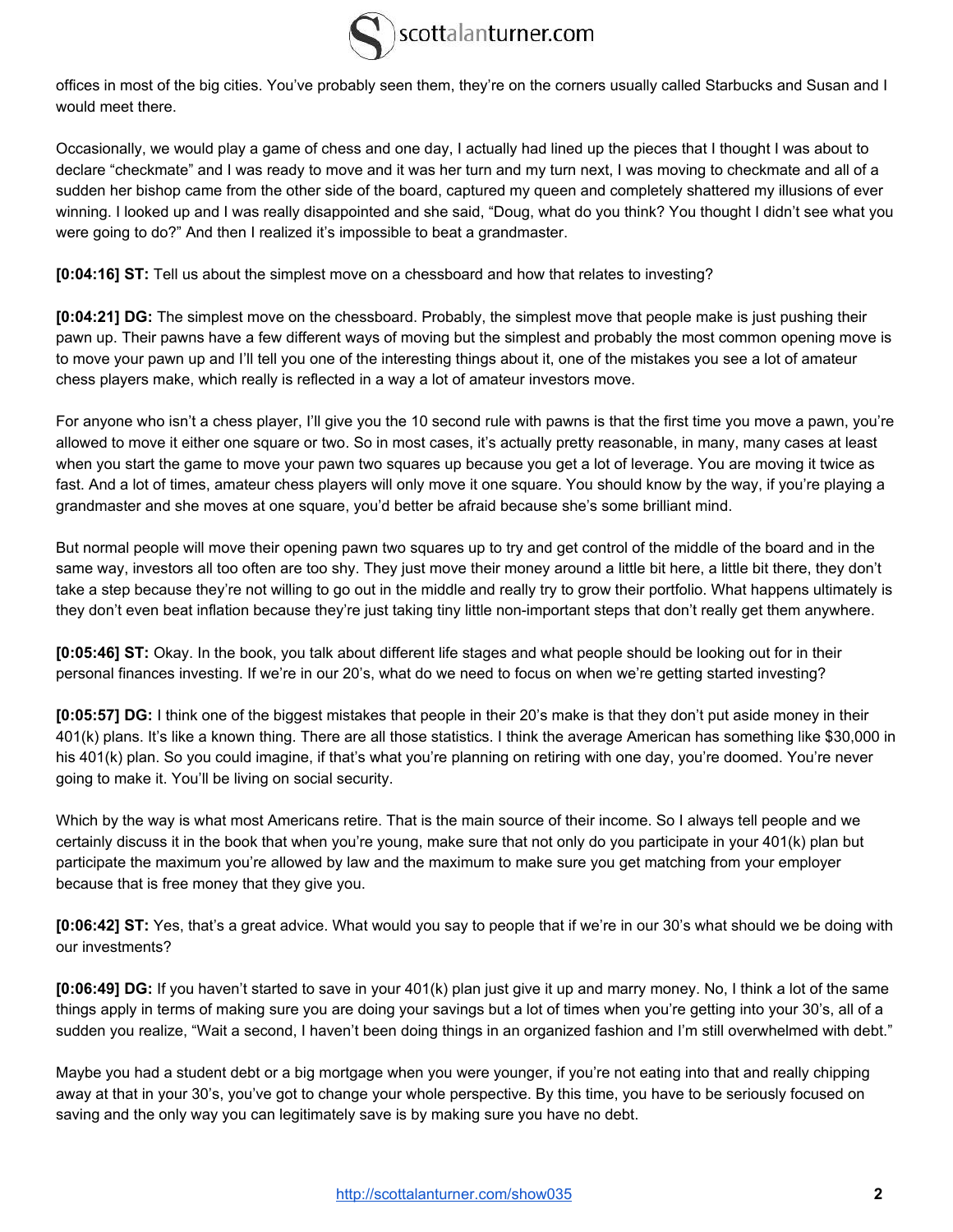

The mortgage is the last one to go away but as you and I both know, people have credit card debt and student debt and car loan debt, there are so many debts and the reason they keep coming up is because you are spending more than you earn. So you've got to get that really figured out.

**[0:07:49] ST:** When you meet with clients and they come to your office or you're meeting them remotely, the successful ones what are the traits that they have that they're going to be rich as a king later on in life?

**[0:08:00] DG:** That question I really love. I think that certainly, you will see people and a lot of times they will come to me and say, "Doug, what investments can I do that's going to make me a lot of money?" And I will say, "I don't really know," which disappoints some people because they think of course I should know.

But the people I see that are really most successful are from a very young age who are in the habit of saving and if you want a good rule of thumb, whatever you earn 20% goes into savings. Just start that when you're young, pile away the money and you will be rich one day. It's doesn't even matter, I mean obviously, don't invest in loser investments but there's no investment solution to becoming rich.

The investments are part of the whole deal, invest prudently obviously but start with saving. The thing that I also recommend to people is start by being, and this is going to sound counter intuitive, but a very generous philanthropist even when you're young. I hope this is a bit of a surprise for a lot of people. You will say, "Well how is giving away money going to make me rich?"

I think the answer to that is, if people start by giving away 10 to 15 to 20% of what they earn to charity, it gives them a new way of looking at money and it's no longer so emotional and they're able to make smarter money decisions for the rest of their life.

**[0:09:20] ST:** It's interesting because I hear that again and again and again from people and you're right at this counter intuitive and I've seen it in my own life as well. The more you give, it always seems to come back. You end up getting more than what you've given away. I don't know how it works, I don't know what's going on out there but it's happening. People who don't give, they don't believe that it's true so it's strange, like you say.

**[0:09:45] DG:** Right, you just got to try it. Give it a try for let's say, I don't know, 10 years and you can start a little bit. I meet a lot of people and I do a lot of financial planning, I've never ever once met someone who said to me, "Geez Doug, I gave away so much money in my life. Boy, do I regret it. What a mistake that was."

## **[0:10:02] ST:** Right.

**[0:10:03] DG:** It's always the opposite it's, "Wow, I wish I had given away more."

## **[0:10:07] ST:** Why is budgeting important?

**[0:10:10] DG:** It's a painful word. I will tell you a little story. My daughter was an entrepreneur from age 12, so I have four kids and one of them is quite entrepreneurial and when she's now about 20 and she recently gave a talk to a number of teenage and young women about personal finance because I guess growing up in my house you learned quite a lot.

The number one thing that she said to this group was that they have to begin to keep track of all of their money. Everything you spend, get a receipt or enter it in your smart phone and one of these apps that keeps track of it and it was the number one thing that all the girls said, "No, that's awful. Who wants to do that? That takes away the fun in life."

The funny thing about it is that like anything whether it's dieting or money or anything that you can measure and keep track off, once you start keeping track of it, you can control it. But if you don't keep track of it, then you lose control and the proof is in pudding.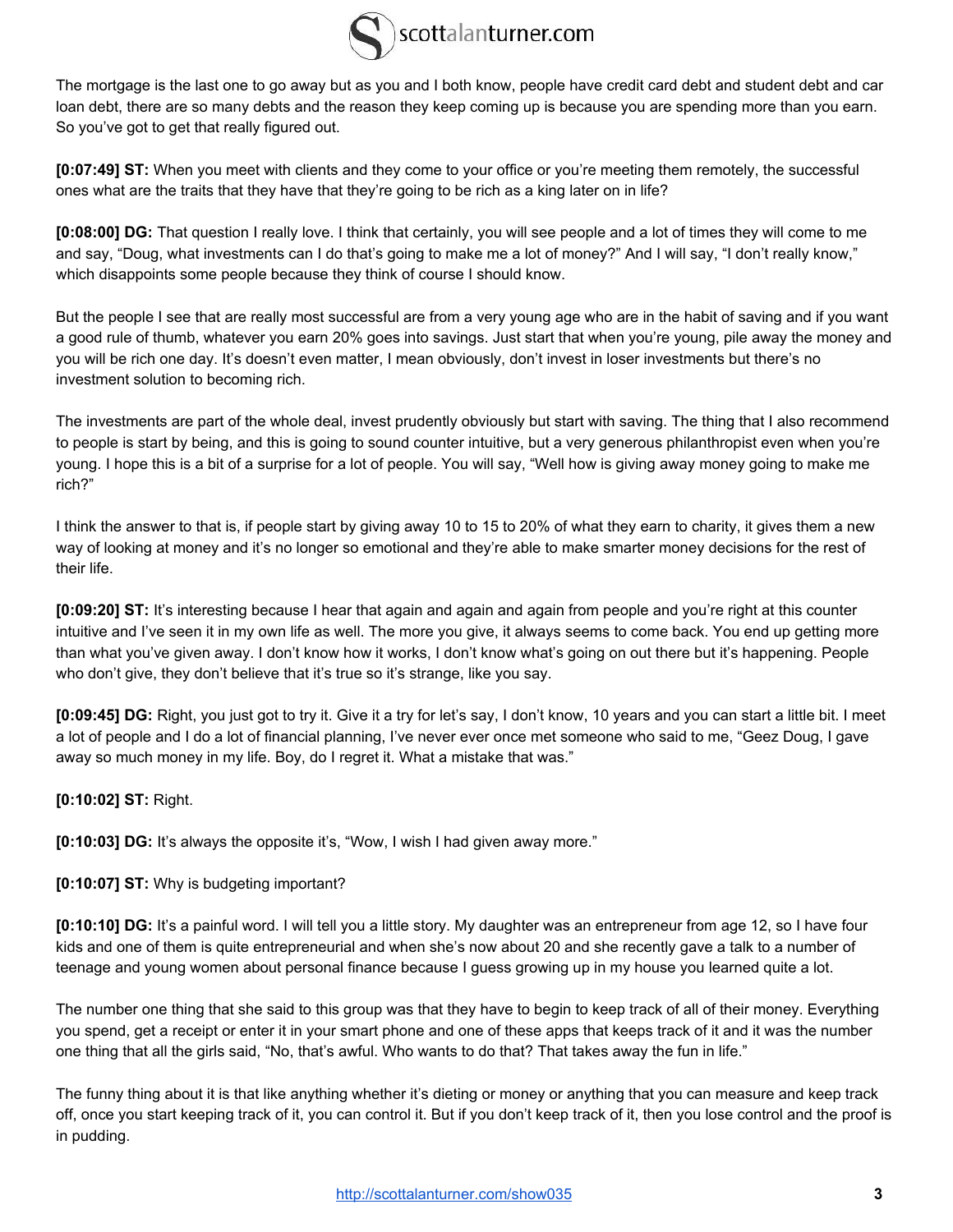

**[0:11:10] ST:** Certainly, so you'd say in the common theme to having a successful budget is really the tracking portion of it and keeping at it?

**[0:11:19] DG:** That's the number one thing. I will tell you, I tried this a couple of years ago I decided it's time to lose a little weight. I'd reached that age and that weight that I thought I should do something about it. So like all middle aged technical kind of guy so I look for the app that does it. I found this app called Myfitnesspal.

All it did basically is just type in every time you ate something the number of calories and I ended up losing 25 pounds. And it turned out, I later found out that this app is the number one weight loss tool in the world. It beat Weight Watchers and everything and I triggered it to simply as soon as you keep track of something, you can get in control of it.

**[0:11:58] ST:** That's awesome and congratulations on the weight loss too.

**[0:12:00] DG:** Thanks. It was awesome.

**[0:12:03] ST:** We're learning about money and health on today's show. How can we become grandmasters of the stock market?

**[0:12:09] DG:** I think you have to follow the path that a chess player is going to take on the board and really there are three parts to any chess game. They're generically called the opening, the mid game, and the end game. If you follow the rules of each one in terms of your own portfolio management, I think that's how you're going to win.

Let me give you an example from the end of the game, and one of the reasons that I am doing this is there are a lot of different schools of thought for how you should teach people about chess. The Russian school of thought is, start by teaching them the end game and so you'll see all these kids who have Russian coaches and I guess I am a little bit partial to that because my kids had a Russian coach, and they all learned end games first.

And one of the things that I speak to a lot about retirees is don't try something new. The end game of chess, the end game of investing is all written out. We all know what to do and the time when you mess up is when you say, "Oh, you know I really need to be more aggressive. I know that I'm 65 or 70 or 75 but I just heard this new thing," or, "I saw a great ad," or, "Hey, I got an email, someone was nice enough to send me an e-mail about how I could become rich overnight. I'd better act on it."

And that's when the trouble begins. So I think that if you look at your, I am just giving you an example for retirees, don't try something new when you're at the end game. Figure out exactly the same and tried and true techniques that people have been using for years and do that.

**[0:13:40] ST:** So when we get the e-mail from the Nigerian General who just needs to store some money in our checking account for a few days, we should just ignore those?

**[0:13:47] DG:** I would suggest ignoring unless you are really desperate. No, no I'm kidding. Really just ignore them.

**[0:13:53] ST:** If we've been in the work force for a few years, we have some student loans, some credit card debt but we've got a decent paying job, what are some moves and strategies we can make to be rich as kings?

**[0:14:02] DG:** First off, obviously there is the paying down of the debt but let's talk about one of the good ways of doing it. I will just give you a tool that in fact my daughter spoke about when she gave her talk but I guess because she heard me say it. One of the worst ways of paying for things is using your credit card.

I know that some people are a little more, I think in fact Scott you might be, but some people are a little more liberal on this than me. But over the years, I've become more and more against credit card use. Obviously someone can always come to me and say, "Yeah Doug but I pay my bill every month". Okay, so not you but 80% of the other people who are paying not the full amount every month.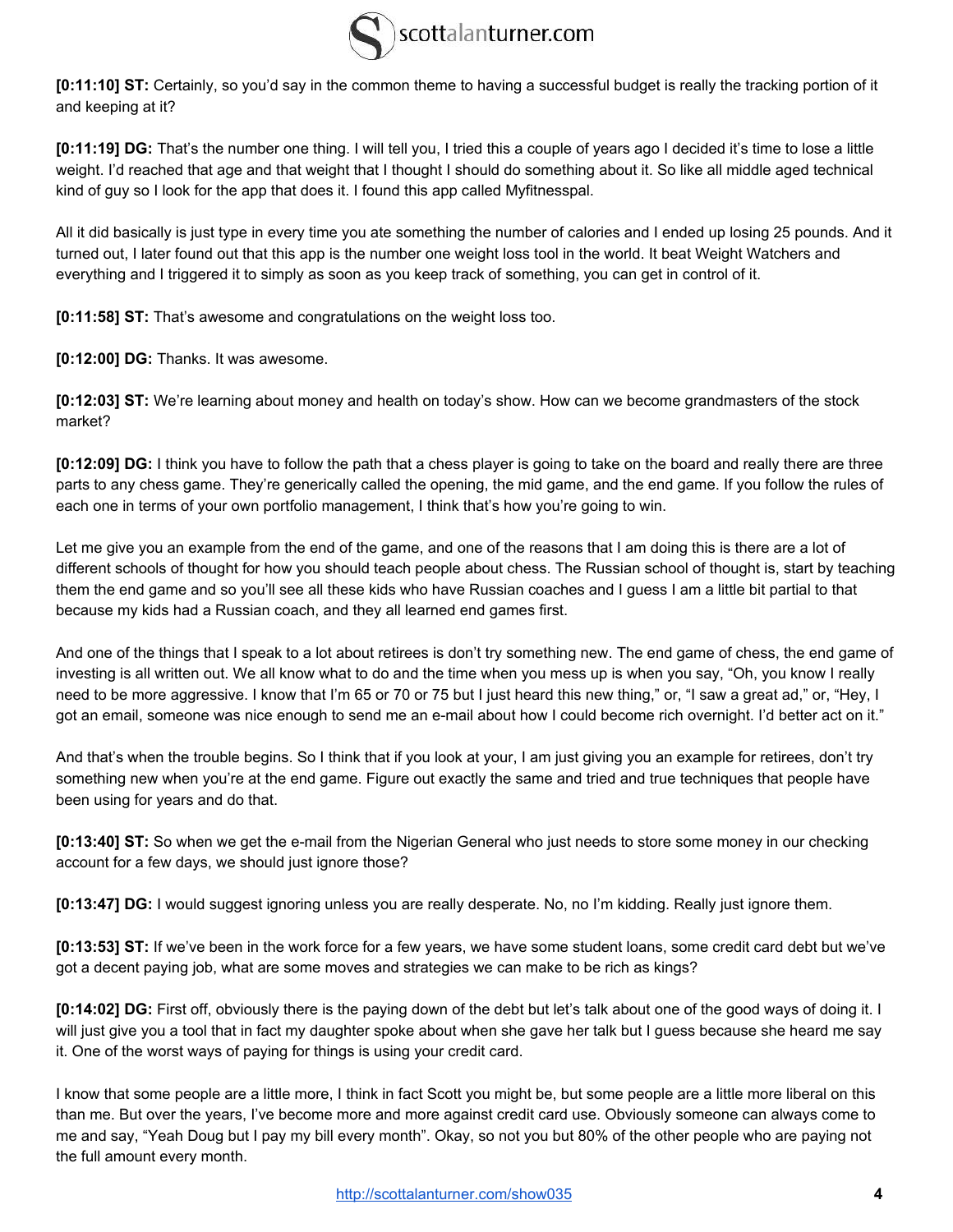

An interesting study was done in McDonalds which I really can't get over. They looked at people who bought lunch and paid with a credit card and people who bought lunch and paid cash. The average expense on lunch if you paid cash was about \$4 and if you paid with a credit card, it was around \$7. All of a sudden you realize, and I mean there are many examples like this.

If you're paying with a credit card, you're just spending more and more money because you don't feel it. So people, to answer your question, people who want to begin to get out of debt and pay it off, cut off the credit cards, switch to cash and all the extra money you're going to have every month, use that and just plow that back into paying down your debt.

**[0:15:24] ST:** And I love that study as well and I'm always quoting it. I use it as a disclaimer when I'm talking about credit cards because I do have credit cards and I use them. And you're right, a lot of people can't control them and anytime I tell people to use credit cards, I just point it out, "You're going to spend more money, you just need to be aware of it and pay them off. If you can, yes, cut them up," like you said.

**[0:15:46] DG:** Right. Yeah, I would say that actually, a few years ago we're doing okay. I've got a good business and I helped a lot of people and things are going all right but a few years ago, well, more than maybe 10 years ago, my wife and I decided to just to forget the credit. We had them and we are hardly using them and then we actually realized that because we had them, we were open to identity theft, so we just cancelled them.

**[0:16:07] ST:** Funny, my credit card just got stolen two weeks ago.

**[0:16:12] DG:** Is the thief is using it and he is spending less than you are, you can still report it.

**[0:16:16] ST:** You're going to Domino's and Dunkin Donuts places I typically do not shop so I guess he had a few good meals on my credit card company but I didn't have to pay for them. What are some risky moves we need to be aware of that can cause us to be checkmated?

**[0:16:32] DG:** I'm trying to think of one of the things that people really, we spoke about the Nigerian Prince, right?

**[0:16:36] ST:** Right.

**[0:16:38] DG:** If you're hearing from him, I think one of the issues that sets people back so much is their own inability to make a smart decision about their investing. I'm not talking about because you don't know or you don't understand stocks and bonds. I am not talking about that. I'm talking about the fact that all too often, people are — when presented with two options, they're always going to choose the wrong one.

Let me give you an example. In fact when we were writing the book, we had the great honor of talking about some of our research with Daniel Kahneman, who won the Nobel Prize in Economics. He wrote a book which I hope a lot of people have read called Thinking Fast and Slow. His specialty is behavioral finance and one of the things that he pointed out in the studies that he's done is that folks will often when making a bet, they will insist on having a huge return if they win compared to something that's more reasonable.

The example that he gave is, if you flip a coin, you have a 50/50 chance of winning. So in theory, if you could bet a dollar or a \$100 on heads or tails, you should be pretty happy if you could win a little bit of money. If more than half the time you can win an extra dollar or two, that would be a pretty good bet but it turns out that people will often demand to win a 100% profit on a flip which is just outlandish.

It doesn't happen that way and it's not even reasonable giving the market they're trading in, the market of flipping coins and then what happens is that people end up looking for investments that have a promise of high returns and often will give such terrible losses. If people would just spend a little time and try to be reasonable and balance the amount of gain they want to make, the amount of risk they're willing to take, I think they'll do much better.